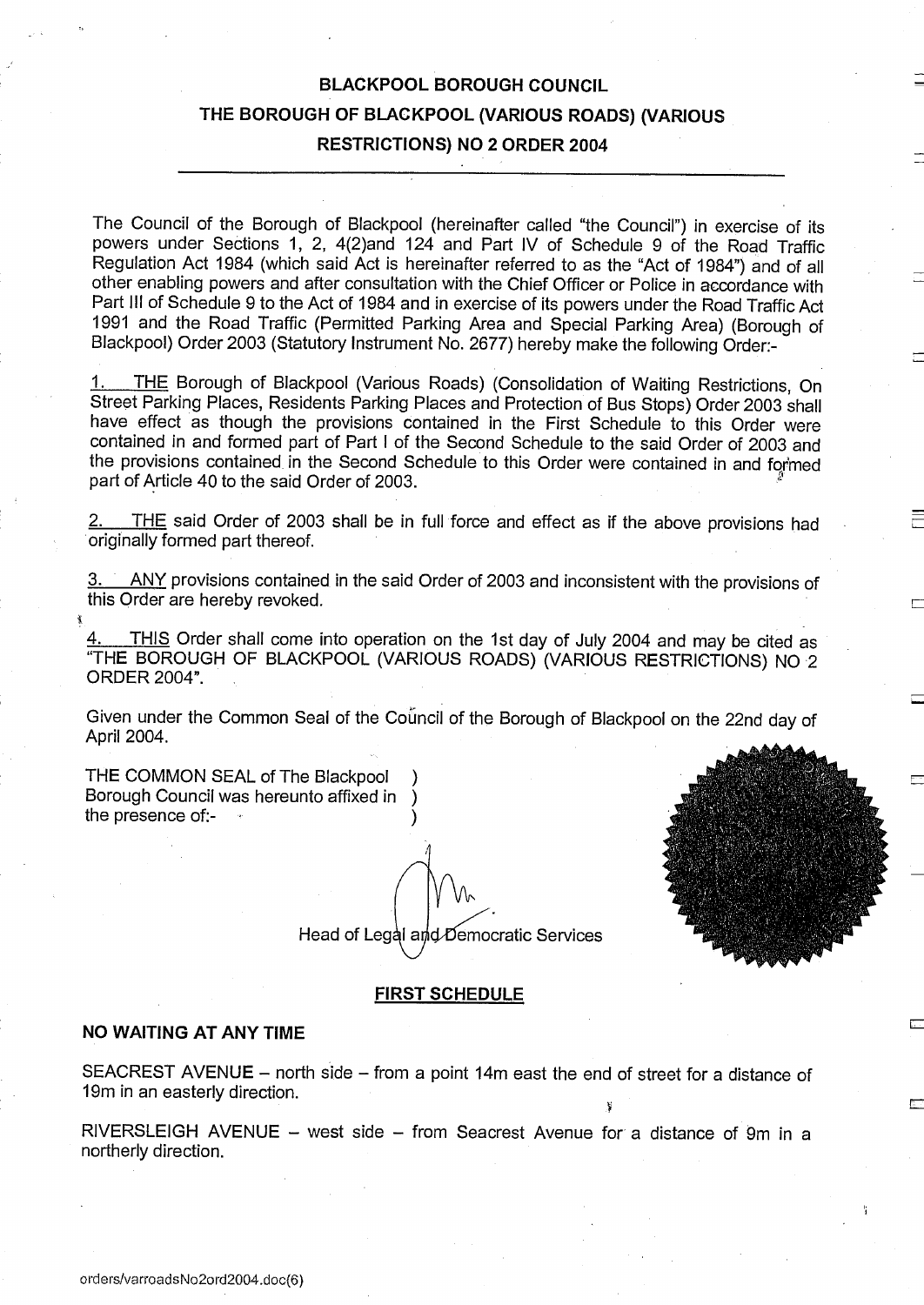### SECOND SCHEDULE

### NO STOPPING BETWEEN THE HOURS OF 8.00 AM TO 5.00 PM ON MONDAYS TO FRIDAYS ON THE SCHOOL ENTRANCE MARKINGS

#### LENGTH OF ROAD COMPRISING SCHOOL ENTRANCE SCHOOL

PENROSE AVENUE - south side - from a point 35m east of Colwyn BAINES ENDOWED<br>Avenue for a distance of 43m in an easterly direction. C OF E PRIMARY Avenue for a distance of 43m in an easterly direction.

PEDDERS LANE – south side – from a point 4.5m west of Hawes Side HAWES SIDE<br>Lane for a distance of 63m in a westerly direction. Lane for a distance of 63m in a westerly direction.

LANGDALE ROAD - north side - from a point 6m west of Lindbeck MERESIDE<br>Road for a distance of 31m in a westerly direction. Road for a distance of 31m in a westerly direction.

LANGDALE ROAD – north side – from a point 3m west of Tarnside for MERESIDE a distance of 57m in a westerly direction. a distance of 57m in a westerly direction.

COMMON EDGE ROAD - west side - from Thornhill Close for a COUR LADY OF THE<br>distance of 51m in a southerly direction. ASSUMPTION RC distance of 51m in a southerly direction.

THORNHILL CLOSE - south side - from a point 5m west of Common OUR LADY OF THE<br>Edge Road for a distance of 44m in a westerly direction. ASSUMPTION RC Edge Road for a distance of 44m in a westerly direction.

LANGFIELD AVENUE – east side – from Stonycroft Avenue for a ROSEACRE<br>distance of 25m in a southerly direction. distance of 25m in a southerly direction.

ROSEMARY AVENUE - north side - from Langfield Avenue for a ROSEACRE<br>distance of 87m in an easterly direction then a southerly direction. PRIMARY distance of 87m in an easterly direction then a southerly direction.

WORDSWORTH AVENUE – south side – from a point 31m east of STANLEY INFANT<br>Preston Old Road for a distance of 24m in an easterly direction. AND JUNIOR Preston Old Road for a distance of 24m in an easterly direction.

WORDSWORTH AVENUE – south side – from a point 78m east of STANLEY INFANT<br>Preston Old Road for a distance of 25m in an easterly direction. AND JUNIOR Preston Old Road for a distance of 25m in an easterly direction.

WORDSWORTH AVENUE – east side – from a point 131m east of STANLEY INFANT<br>Preston Old Road for a distance of 31m in an easterly direction. AND JUNIOR Preston Old Road for a distance of 31m in an easterly direction.

GLASTONBURY AVENUE - south side - from a point 36m east of ST JOHN VIANNEY Park Road-for a distance of 81m in an easterly direction.

SCHOOL ROAD – north side – from a point 68m west of Sandy Lane ST NICHOLAS'<br>for a distance of 57m in a westerly direction. C OF E PRIMARY for a distance of 57m in a westerly direction.

SEVERN ROAD – north side – from back street on east side of school THAMES ROAD<br>for a distance of 50m in a westerly direction. for a distance of 50m in a westerly direction.

WATERLOO ROAD – north side – from a point 46m west of Ansdell  $^*$  WATERLOO<br>Road for a distance of 43m in a westerly direction. The more realisting that the real property of the more real property Road for a distance of 43m in a westerly direction.

BISPHAM ROAD – west side - from a point 183m of Munster Avenue BISPHAM<br>for a distance of 43m in a northerly direction. for a distance of 43m in a northerly direction.

PRIMARY

**PRIMARY** 

п

PRIMARY